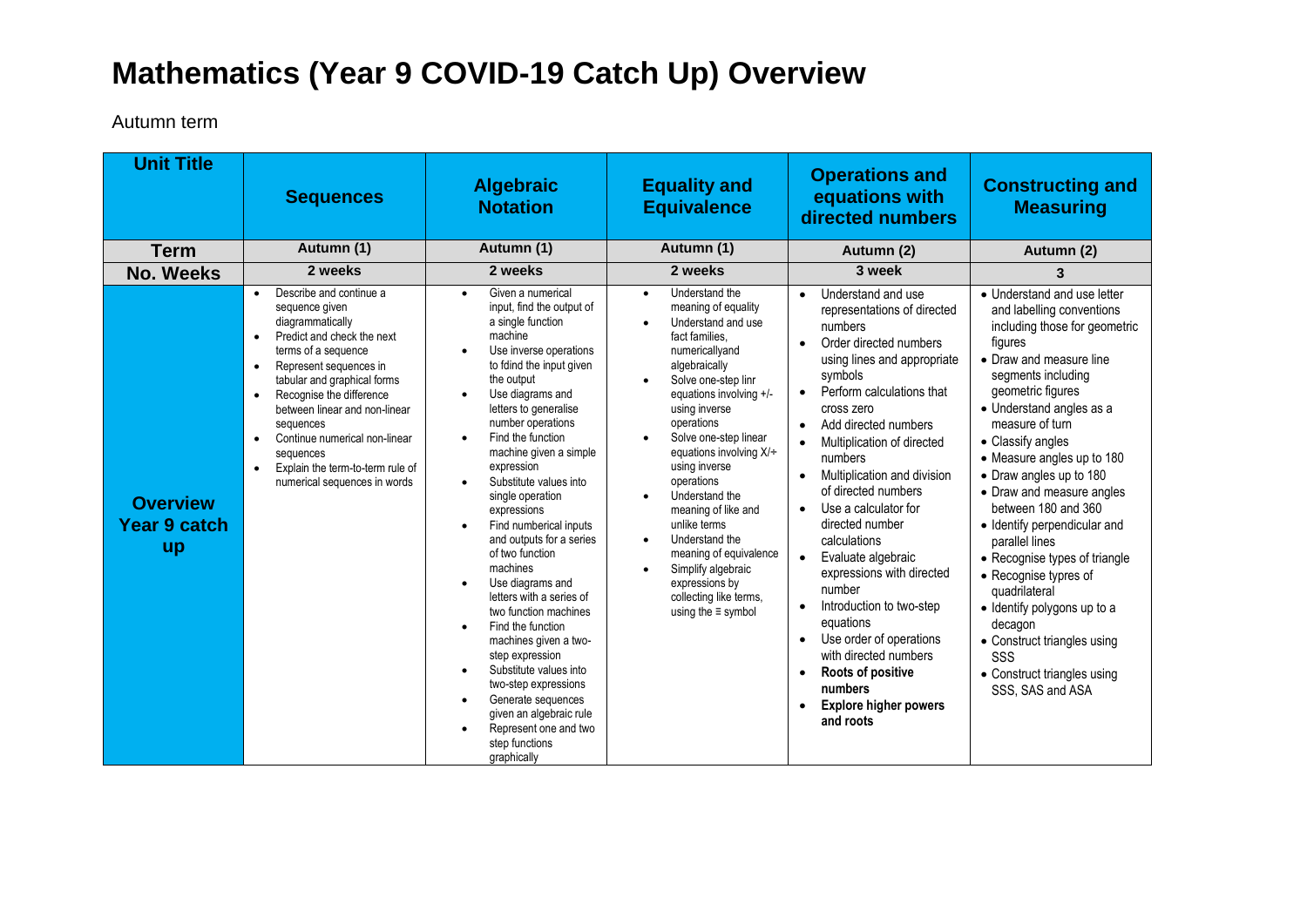## **Mathematics (Year 9 COVID-19 Catch Up) Overview**

Spring term

| <b>Unit Title</b>                            | <b>Geometric</b><br><b>Reasoning</b>                                                                                                                                                                                                                                                                                                                                                                                                                                                                                                                                                                                           | <b>Number sense</b>                                                                                                                                                                                                                                                                                                                                                                                                                                                                                                                                                                                              | <b>Sets and probability</b>                                                                                                                                                                                                                                                                                                                                                                                                                                                                                        | <b>Prime Numbers</b>                                                                                                                                                                                                                                                                                                                                                                                                                                                                                 | <b>Cartesian-Plane</b>                                                                                                                                                                                                                                                                                                                                                                                                                                                                                                                                                                                                                                                                             |
|----------------------------------------------|--------------------------------------------------------------------------------------------------------------------------------------------------------------------------------------------------------------------------------------------------------------------------------------------------------------------------------------------------------------------------------------------------------------------------------------------------------------------------------------------------------------------------------------------------------------------------------------------------------------------------------|------------------------------------------------------------------------------------------------------------------------------------------------------------------------------------------------------------------------------------------------------------------------------------------------------------------------------------------------------------------------------------------------------------------------------------------------------------------------------------------------------------------------------------------------------------------------------------------------------------------|--------------------------------------------------------------------------------------------------------------------------------------------------------------------------------------------------------------------------------------------------------------------------------------------------------------------------------------------------------------------------------------------------------------------------------------------------------------------------------------------------------------------|------------------------------------------------------------------------------------------------------------------------------------------------------------------------------------------------------------------------------------------------------------------------------------------------------------------------------------------------------------------------------------------------------------------------------------------------------------------------------------------------------|----------------------------------------------------------------------------------------------------------------------------------------------------------------------------------------------------------------------------------------------------------------------------------------------------------------------------------------------------------------------------------------------------------------------------------------------------------------------------------------------------------------------------------------------------------------------------------------------------------------------------------------------------------------------------------------------------|
| <b>Term</b>                                  | Spring (1)                                                                                                                                                                                                                                                                                                                                                                                                                                                                                                                                                                                                                     | Spring (1)                                                                                                                                                                                                                                                                                                                                                                                                                                                                                                                                                                                                       | Spring (2)                                                                                                                                                                                                                                                                                                                                                                                                                                                                                                         | Spring (2)                                                                                                                                                                                                                                                                                                                                                                                                                                                                                           | Autumn (b)                                                                                                                                                                                                                                                                                                                                                                                                                                                                                                                                                                                                                                                                                         |
| No.<br><b>Weeks</b>                          |                                                                                                                                                                                                                                                                                                                                                                                                                                                                                                                                                                                                                                | 2                                                                                                                                                                                                                                                                                                                                                                                                                                                                                                                                                                                                                |                                                                                                                                                                                                                                                                                                                                                                                                                                                                                                                    |                                                                                                                                                                                                                                                                                                                                                                                                                                                                                                      |                                                                                                                                                                                                                                                                                                                                                                                                                                                                                                                                                                                                                                                                                                    |
| <b>Overview</b><br><b>Year 9</b><br>catch up | • Understand and use sum of<br>angles at a point<br>• Understand and use the sum of<br>angles on a straight line<br>• Understand and use the equality<br>of vertically opposite angles<br>• Know and apply the sum of<br>angles in a triangle<br>• Know and apply the sum of<br>angles in a quadrilateral<br>• Solve angle problems using<br>properties of triangles and<br>quadrilaterals<br>• Solve complex angle problems<br>• Find and use the angle sum of a<br>polygon<br>• Investigate angles in parallel<br>lines<br>• Understand and use parallel line<br>angle rules<br>• Use known facts to obtain simple<br>proofs | • Know and use mental addition<br>and subtraction strategies for<br>integers<br>• Know and use mental<br>multiplication and division<br>strategies for integers<br>• Know and use mental arithmetic<br>strategies for decimals<br>• Know and use mental arithmetic<br>strategies for fractions<br>• Use factors to simplify<br>calculations<br>• Use estimation as a method for<br>checking mental calculations<br>• Use known number facts to<br>derive other facts<br>• Use know algebraic facts to<br>derive other facts<br>• Know when to use a mental<br>strategy, formal written method<br>or a calculator | • Identify and represent sets<br>• Interpret and create a venn<br>diagram<br>• Understand and use the<br>intersection of sets<br>• Understand and use the union of<br>sets<br>• Understand and use the<br>complement of a set<br>• Know and use the vocabulary of<br>probability<br>• Generate sample spaces for<br>single events<br>• Calculate the probability of a<br>single event<br>• Understand and use the<br>probability scale<br>• Know that the sum of<br>probabilities of all possible<br>outcomes is 1 | • Find and use multiples<br>• Identify factors of numbers and<br>expressions<br>• Recognise and identify prime<br>numbers<br>• Recognise square and triangular<br>numbers<br>• Find common factors of a set<br>numbers inc the HCF<br>• Find common multples of a set<br>of numbers inc the LCM<br>• Write a number as a product of<br>its prime numbers<br>• Use a venn diagram to calculate<br>the HCF and LCM<br>• Make and test conjecture<br>• Use counter examples to<br>disprove a conjecture | Work with coordinates in all<br>$\bullet$<br>four quadrants<br>Identify and draw lines that are<br>parallel to the axis<br>Recognise and use the line<br>$V = X$<br>Recognise and use the lines of<br>$\bullet$<br>the form y=kx<br>Link y=kx to direct proportion<br>$\bullet$<br>problems<br>Explore the gradient of the line<br>$\bullet$<br>y=kx<br>Recognise and use lines of the<br>$\bullet$<br>form $y=x+a$<br>Explore graphs with negative<br>$\bullet$<br>gradient ( $y = -kx$ , $y = a-x$ , $x+y=a$ )<br>Link graphs to linear<br>$\bullet$<br>sequences<br>Plot graphs of the form<br>$v = mx + c$<br>Explore non linear graphs<br>$\bullet$<br>Find the midpoint of a line<br>segment |